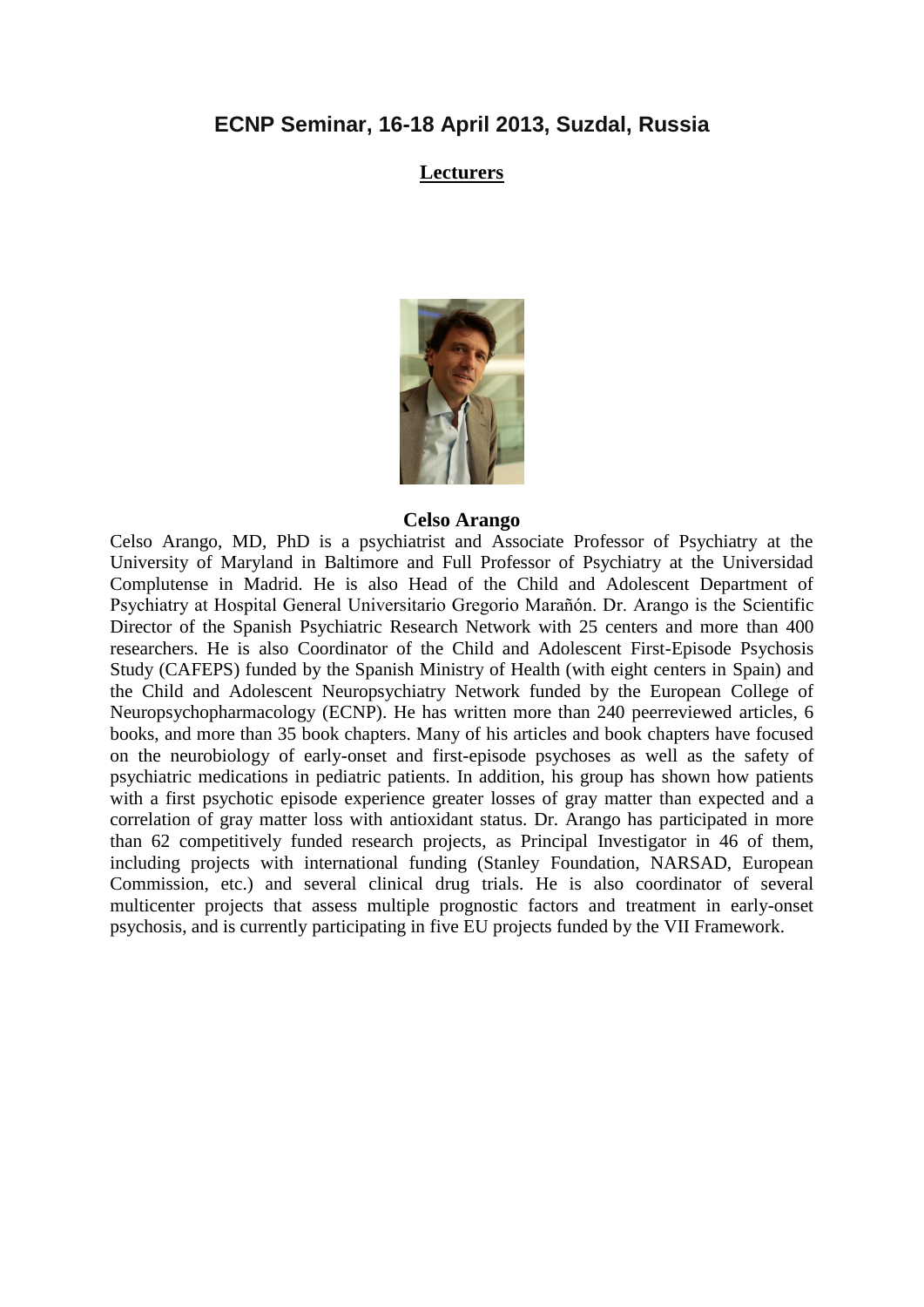

# **Michael Davidson, MD**

E-mail: mdavidson6@gmail.com Licensed to practice medicine in Israel & New York State. Board-certified in Psychiatry in Israel and US

### **Education and Employment**

1970-1976 MD Degree State University of Milan Medical School, Italy 1976-1980 Resident in Cardiology and Medicine, Tel Aviv Medical Centre 1980-1984 Resident in Psychiatry Metropolitan & Mount Sinai School of Medicine NY 1985-1995 Unit Head and Division Director Mount Sinai N.Y 1990-1995 Associate Clinical Director, Pilgrim Psychiatric Hospital, NY 1995-1999 Psychiatric Services and Memory Clinic Sheba Medical Centre Tel-Aviv 2000- 2001 Associate Director Abarbanel Psychiatric Hospital Tel-Aviv 2001-2007 Chief Psychiatrist Department of Psychiatry Sheba Medical Centre Tel-Aviv 2000-current Director Stuckinski Centre for Alzheimer's Disease Care and Research

### **Academic Appointments**

1993-1995 Professor of Psychiatry, Mount Sinai School of Medicine N.Y. 1996-current Professor of Psychiatry Sackler School of Medicine Tel Aviv University 1996-current Professor of Psychiatry Mount Sinai School of Medicine NY (sec. appointment) 2006-2010 Chairman Department Psychiatry Sackler School of Medicine Tel Aviv University

### **Awards, Membership in Professional Societies and Advisory Boards**

Chief Editor European Neuropsychopharmacology 2009- present

ECNP-Psychopharmacology Award 2004

CINP Neuroscience Award 2006

ACNP Fellow

Board Member International Psychogeriatric Association and Chair of the Publication Committee Israeli National Counsel on Geriatrics.

Reviewer or board member: Archives of General Psychiatry; American Journal of Psychiatry; Biological Psychiatry; Schizophrenia Bulletin; Schizophrenia Research; Psychiatry, Dialogues in Neurosciences, Alzheimer's disease and Related Disorders Journal

**Stocks and Patents** BioLineRx, PRC , WO 2008/058181

### **Advisory boards and speaker fees:**

Pfizer, JNJ, Teva, Roche, Novartis, Lilly, Forest, BioLineRx, Lundbeck, PRC, Sanofi-Aventis, Takeda, Orion, Servier.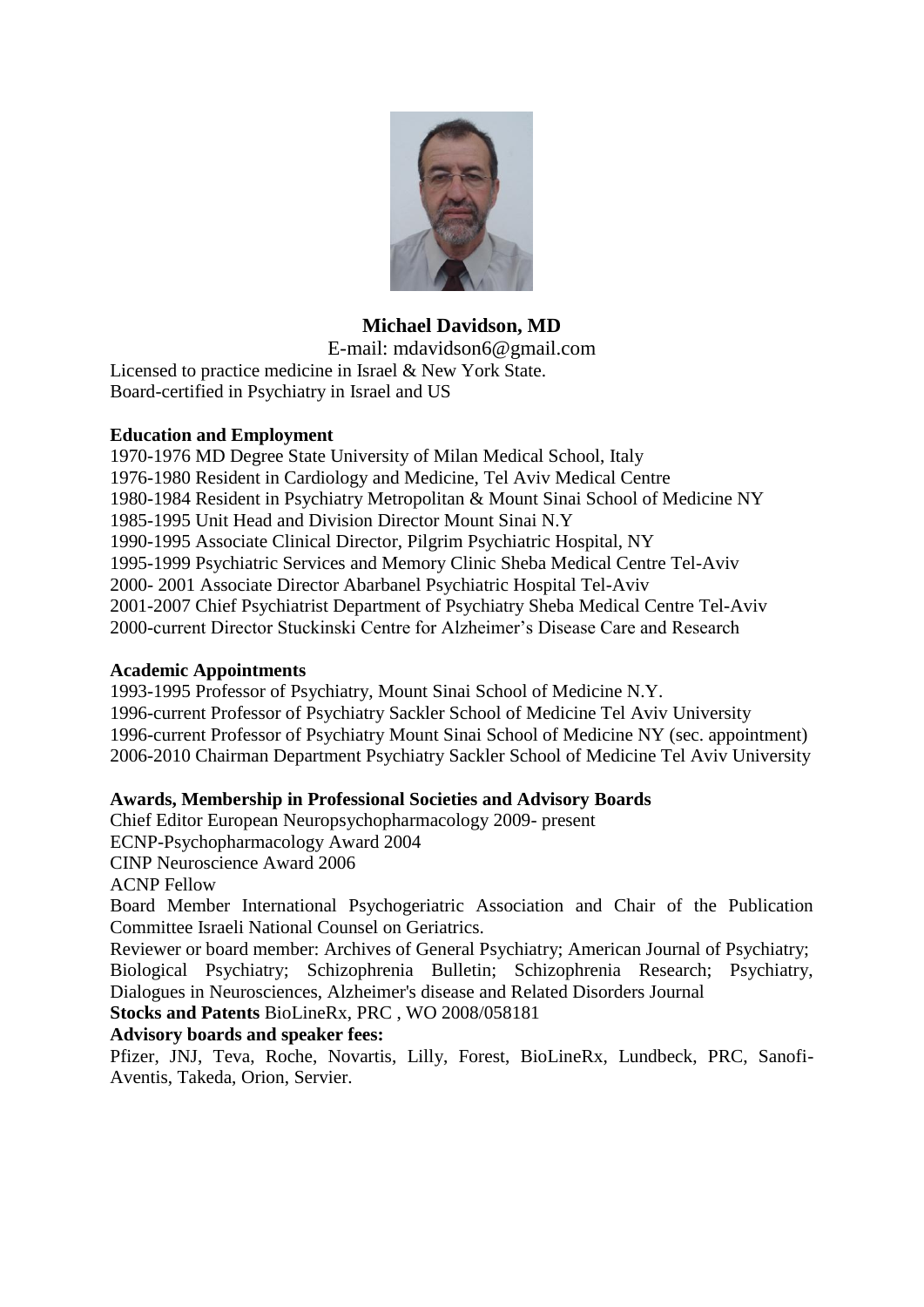

# **Alessandro Serretti MD, PhD**

MD (1991- mark 110/110 with honours, Catholic University, Rome, Italy) Specialization in Psychiatry (1996 - mark 70/70 with honours, Milan University). Since 1999 to 2006 Director of the Unit of Genetics in Mood Disorders, Dept. of Psychiatry, IRCCS Ospedale S.Raffaele, Milan.

2001-2008 Professor of Statistical Genetics at University Vita-Salute, IRCCS Ospedale S.Raffaele, Milan.

2006-present Associate Professor of Psychiatry at Bologna University, Bologna, Italy (main position), Director of the Mood Disorders Unit.

Author of more than 350 scientific papers in peer reviewed journals. Reviewer and member of the editorial board for 100 journals and 35 funding agencies. Principal Investigator in national and international scientific collaborative projects. Coordinator of a research unit active in genetic and clinical studies of major psychoses. H-Index=44.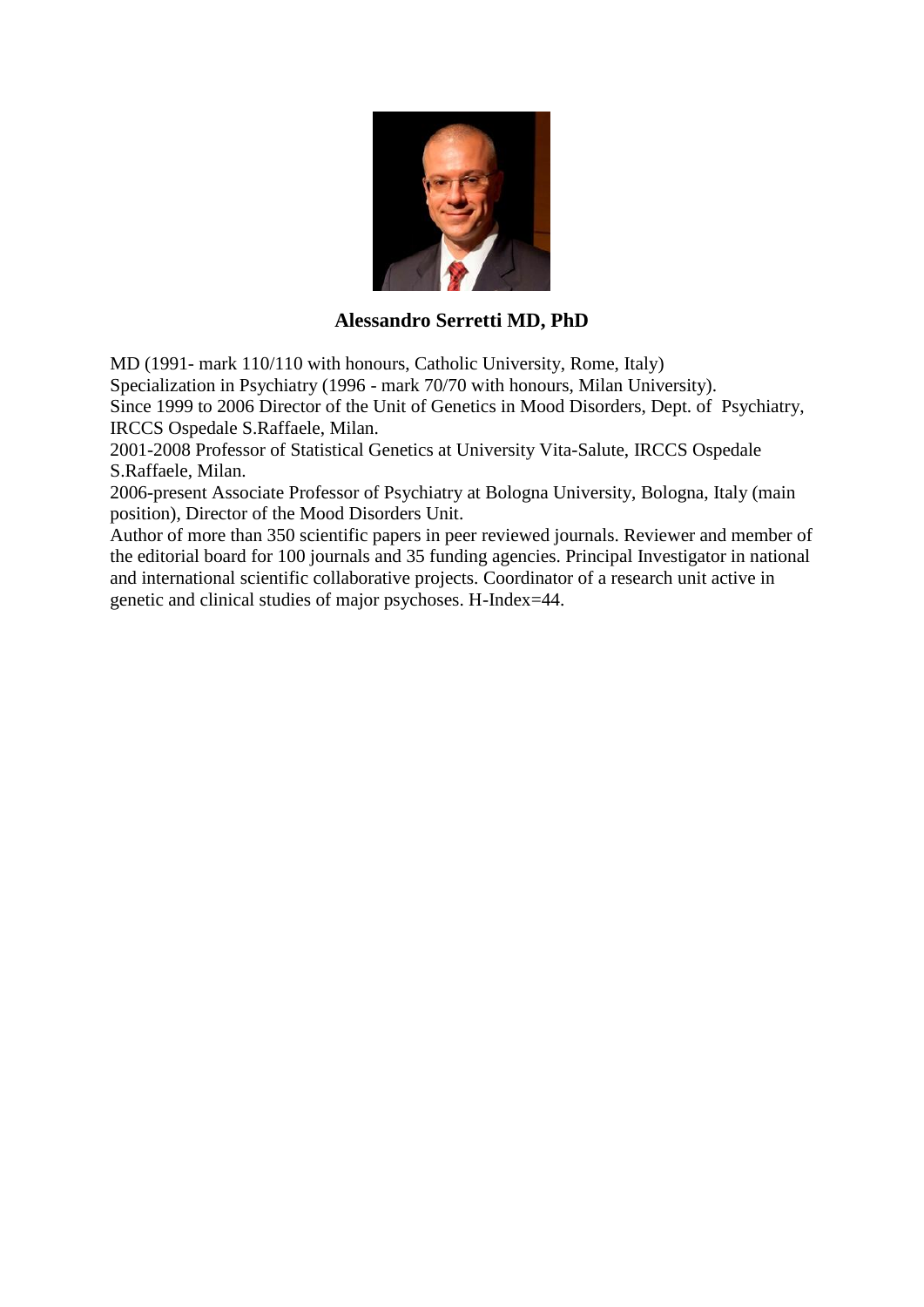

# **Sergey N. Mosolov**

**Investigations Site Address**: Moscow Research Institute of Psychiatry, Federal Scientific Center for Therapy of Mental Disorders. 3, Poteshnaya u1., 107076 MOSCOW, RUSSIA. **E-mail:** [profmosolov@mtu-net.ru](mailto:profmosolov@mtu-net.ru)

| 3-d Moscow Medical Institute | 1972 | 1978 | (Moscow)           | MD                      |
|------------------------------|------|------|--------------------|-------------------------|
| <b>Thesis</b>                | 1983 |      | (Moscow)           | Cand.Med. Sci.          |
| Stages in CHS (residence)    | 1989 |      | (Rouffach, France) |                         |
| Thesis                       | 1992 |      | (St. Petersburg)   | Dr.Med.Sci.             |
|                              | 1994 |      | (Moscow)           | Professor in psychiatry |

**Education at University/Medical School level:**

#### **Post Graduate Positions:**

| Resident in Psychiatry | Moscow Research Institute of Psychiatry, Moscow                                                                       | 1978-1980    |
|------------------------|-----------------------------------------------------------------------------------------------------------------------|--------------|
| Junior researcher      | Dept. Therapy of Mental Disorders, Moscow Research Institute of                                                       | 1980-1985    |
|                        | Psychiatry, Moscow                                                                                                    |              |
| Senior researcher      | Ibid.                                                                                                                 | 1985-1993    |
| Chief, Department      | Ibid.                                                                                                                 | 1993-present |
| Professor              | Chair of Psychiatry and Clinical Psychopharmacology, $3rd$ Moscow<br>Medical Institute, Moscow                        | 1993-2000    |
| Director               | Federal Scientific Center for Therapy of Mental Disorders, Ministry<br>of Public Health of Russian Federation, Moscow | 1994-present |
| Consultant             | Clinical Hospital $N285$                                                                                              | 2007-present |

#### **Current position:**

Department for Therapy and Rehabilitation of Mental Disorders, Moscow Research Institute of Psychiatry, Chief Federal Scientific Center for Therapy of Mental Disorders, Ministry of Public Health of Russian Federation, Head, Moscow

Journal "Current Therapy of mental disorders", Editor in chief, Moscow

#### **Membership in professional organizations:**

Moscow Society of Psychiatrists and Addictologists, President.

Russian Society of Biological Psychiatry, President

Russian Society of Psychiatrists, member, Presidium member.

National Ethic Committee, member,

Commission on Psychotropic Drugs of the National Pharmacological Committee, member

Moscow Government Commission on Licensing in Psychiatry, Psychotherapy and Medical Psychology

Association of European Psychiatrists, member.

European College of Neuropsychopharmacology, member.

World Federation of Biological Psychiatry, member, International and Ethical Committees,

World Psychiatric Association, section for Methodology of clinical drug trials, member,

World Journal of Biological Psychiatry, Editorial Board member

#### **Publications:**

More than 600 publications (mostly in Russian), 18 monographies and 12 patents.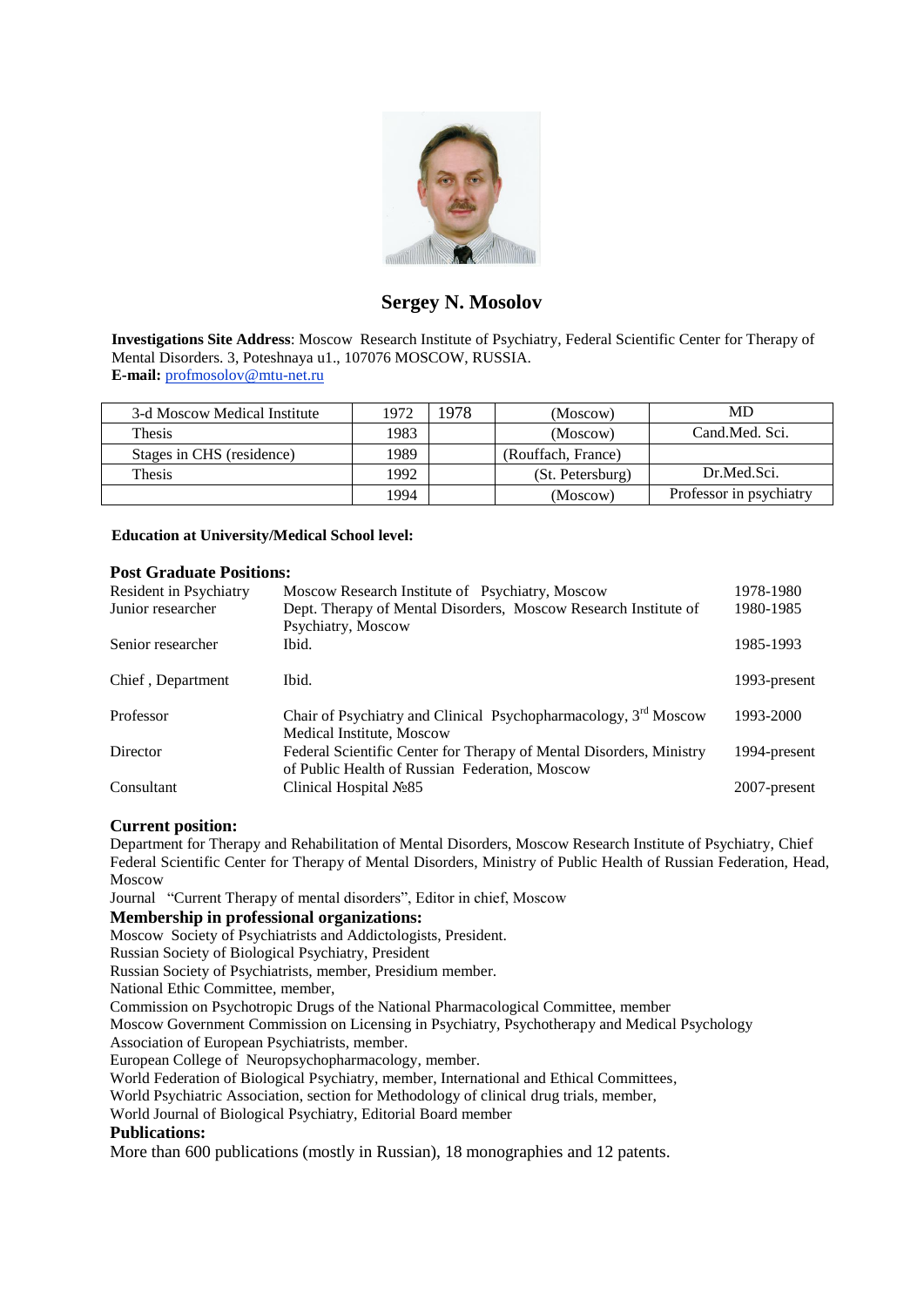

**Margarita A. Morozova**  MD, PhD, Doctor of Medical Sciences

### **Address**

Institution of Russian Academy of Medical Sciences "Research Centre for Mental Health of RAMS", 34, Kashirskoye shosse, Moscow, 115522, Russia

### **Education and Training**

| <b>Name and Location of Institution</b>                | <b>Degree and Year Awarded</b> | <b>Area of Study</b> |
|--------------------------------------------------------|--------------------------------|----------------------|
| 1 <sup>st</sup> Moscow Medical Institution named after | MD, 1982                       | General medicine     |
| I.M. Setchenov, Moscow, USSR                           |                                |                      |
| Institute of Psychiatry AMS USSR, Moscow,              | Psychiatrist, 1983             | Psychiatry           |
| <b>USSR</b>                                            |                                |                      |
| National Centre of Mental Health, Moscow,              | 1992, PhD                      | Psychiatry           |
| Russia                                                 |                                |                      |
| National Centre of Mental Health, Moscow,              | 2004, Doctor of Medical        | Psychiatry           |
| Russia                                                 | Sciences                       |                      |
| National Centre of Mental Health, Moscow,              | 1999, Psychiatrist             | Psychiatry           |
| Russia                                                 |                                |                      |

### **Professional Experience**

| Position/Title                                           | <b>Name and Location of Institution</b>                          | <b>Dates</b> |
|----------------------------------------------------------|------------------------------------------------------------------|--------------|
| Current                                                  | Institution of Russian Academy of $ 1995 -$ at present           |              |
| Leading research worker<br>Chief of<br>laboratory<br>the | Medical Sciences "Research Centre<br>for Mental Health of RAMS", |              |
| psychopharmacology                                       | Moscow, Russia                                                   |              |

| <b>Previous</b>        | Research Centre for Mental Health,<br>Moscow, Russia | 1990-1995     |
|------------------------|------------------------------------------------------|---------------|
| Senior research worker |                                                      |               |
| Research worker        | Research Centre for Mental Health,<br>Moscow, Russia | $1988 - 1990$ |
| Junior research worker | Research Centre for Mental Health,<br>Moscow, Russia | $1984 - 1988$ |